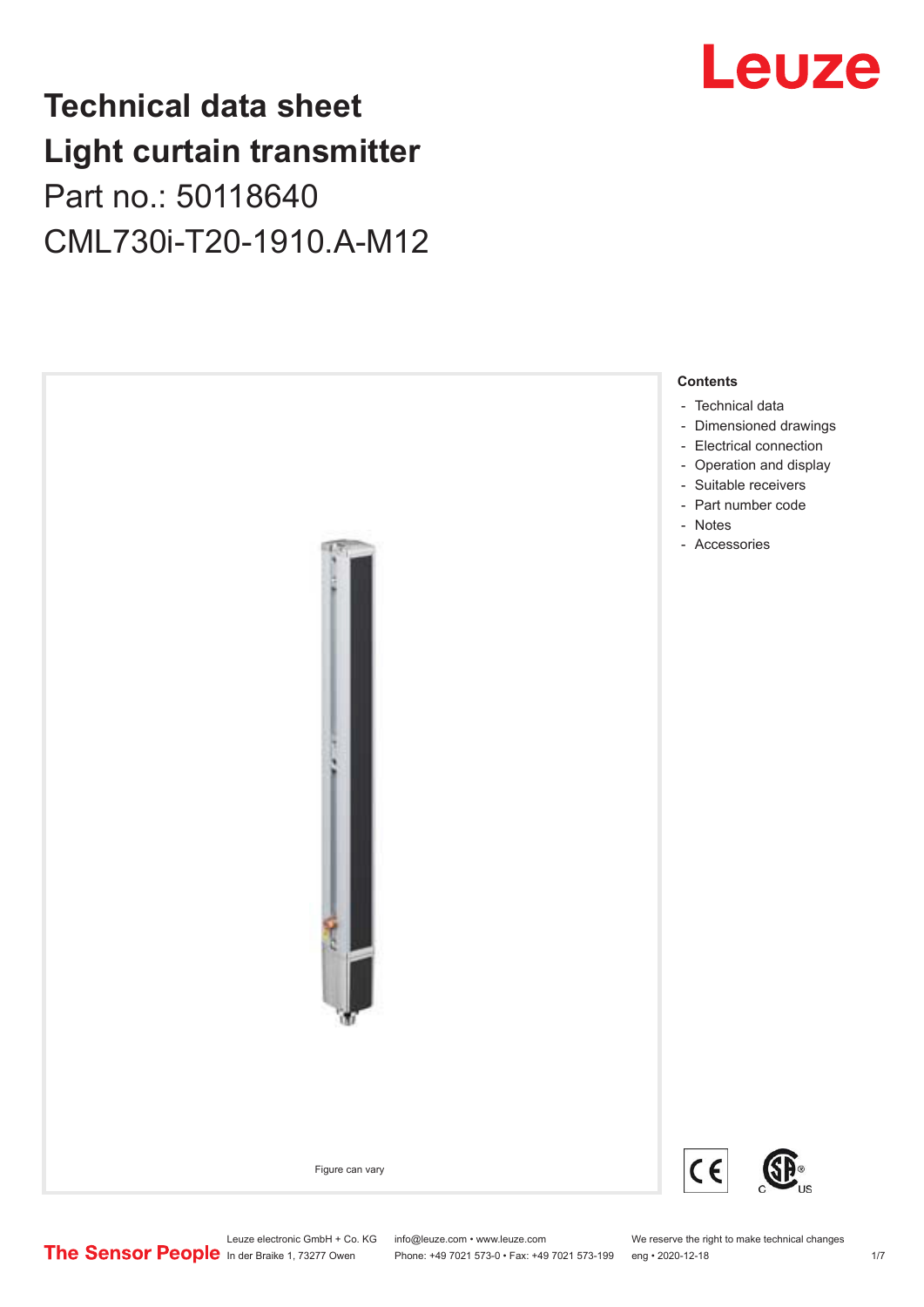## <span id="page-1-0"></span>**Technical data**

# Leuze

| <b>Basic data</b>                  |                                                                                                             |
|------------------------------------|-------------------------------------------------------------------------------------------------------------|
| <b>Series</b>                      | 730                                                                                                         |
| <b>Operating principle</b>         | Throughbeam principle                                                                                       |
| Device type                        | Transmitter                                                                                                 |
| <b>Contains</b>                    | 2x BT-NC sliding block                                                                                      |
| <b>Application</b>                 | Detection of transparent objects                                                                            |
|                                    | Object measurement                                                                                          |
| <b>Special version</b>             |                                                                                                             |
| <b>Special version</b>             | Crossed-beam scanning                                                                                       |
|                                    | Diagonal-beam scanning                                                                                      |
|                                    | Parallel-beam scanning                                                                                      |
| <b>Optical data</b>                |                                                                                                             |
| <b>Operating range</b>             | Guaranteed operating range                                                                                  |
| <b>Operating range</b>             | 0.39.5m                                                                                                     |
| Operating range, transparent media | 0.33.5m                                                                                                     |
| <b>Operating range limit</b>       | Typical operating range                                                                                     |
| <b>Operating range limit</b>       | $0.212$ m                                                                                                   |
| <b>Measurement field length</b>    | 1,910 mm                                                                                                    |
| <b>Number of beams</b>             | 96 Piece(s)                                                                                                 |
| <b>Beam spacing</b>                | 20 mm                                                                                                       |
| <b>Light source</b>                | LED, Infrared                                                                                               |
| <b>LED light wavelength</b>        | 940 nm                                                                                                      |
| <b>Measurement data</b>            |                                                                                                             |
| Minimum object diameter            | 30 mm                                                                                                       |
| <b>Electrical data</b>             |                                                                                                             |
| <b>Protective circuit</b>          | Polarity reversal protection                                                                                |
|                                    | Short circuit protected                                                                                     |
|                                    | Transient protection                                                                                        |
|                                    |                                                                                                             |
| Performance data                   |                                                                                                             |
| Supply voltage $U_{\rm B}$         | 18  30 V, DC                                                                                                |
| <b>Residual ripple</b>             | 0  15 %, From $U_{\rm B}$                                                                                   |
| <b>Open-circuit current</b>        | 0  350 mA, The specified values refer<br>to the entire package consisting of trans-<br>mitter and receiver. |
| <b>Timing</b>                      |                                                                                                             |
| <b>Readiness delay</b>             | 450 ms                                                                                                      |
| <b>Cycle time</b>                  | $1.16$ ms                                                                                                   |
| <b>Connection</b>                  |                                                                                                             |
| <b>Number of connections</b>       | 1 Piece(s)                                                                                                  |
| Plug outlet                        | Axial                                                                                                       |

| <b>Connection 1</b>       |                        |
|---------------------------|------------------------|
| <b>Function</b>           | Connection to receiver |
| <b>Type of connection</b> | Connector              |
| <b>Thread size</b>        | M <sub>12</sub>        |
| Type                      | Male                   |
| <b>Material</b>           | Metal                  |
| No. of pins               | $5 - pin$              |
| Encoding                  | A-coded                |
|                           |                        |

#### **Mechanical data**

| Design                   | Cubic                        |
|--------------------------|------------------------------|
| Dimension (W x H x L)    | 29 mm x 35.4 mm x 1,995 mm   |
| <b>Housing material</b>  | Metal                        |
| <b>Metal housing</b>     | Aluminum                     |
| Lens cover material      | <b>Plastic</b>               |
| Net weight               | 2,000 g                      |
| <b>Housing color</b>     | Silver                       |
| <b>Type of fastening</b> | Groove mounting              |
|                          | Via optional mounting device |
|                          |                              |

#### **Operation and display**

| Type of display | ' FD.      |
|-----------------|------------|
| Number of LEDs  | 1 Piece(s) |

#### **Environmental data**

| Ambient temperature, operation | -30  60 °C |
|--------------------------------|------------|
| Ambient temperature, storage   | -40  70 °C |

#### **Certifications**

| Degree of protection     | IP 65         |
|--------------------------|---------------|
| <b>Protection class</b>  | Ш             |
| <b>Certifications</b>    | c CSA US      |
| <b>Standards applied</b> | IEC 60947-5-2 |

#### **Classification**

| <b>Customs tariff number</b> | 90314990 |
|------------------------------|----------|
| eCl@ss 5.1.4                 | 27270910 |
| $eC$ <sub>0</sub> $e$ ss 8.0 | 27270910 |
| eCl@ss 9.0                   | 27270910 |
| eCl@ss 10.0                  | 27270910 |
| eCl@ss 11.0                  | 27270910 |
| <b>ETIM 5.0</b>              | EC002549 |
| <b>ETIM 6.0</b>              | EC002549 |
| <b>ETIM 7.0</b>              | EC002549 |

Leuze electronic GmbH + Co. KG info@leuze.com • www.leuze.com We reserve the right to make technical changes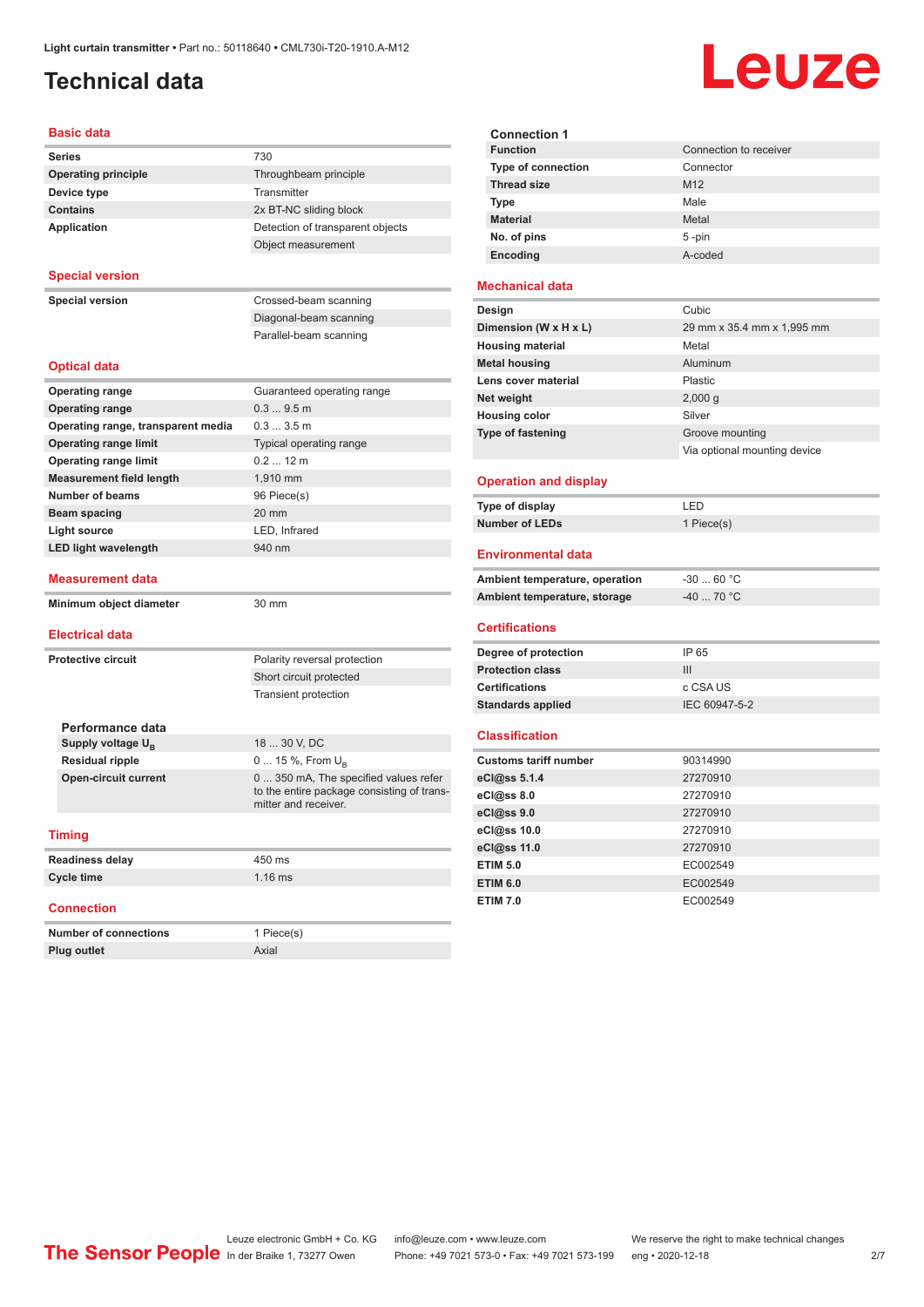## <span id="page-2-0"></span>**Dimensioned drawings**

All dimensions in millimeters



- A Beam spacing 20 mm
- B Measurement field length 1910 mm
- F M6 thread
- G Fastening groove
- L Profile length 1928 mm
- T Transmitter
- R Receiver
- Y 5 mm



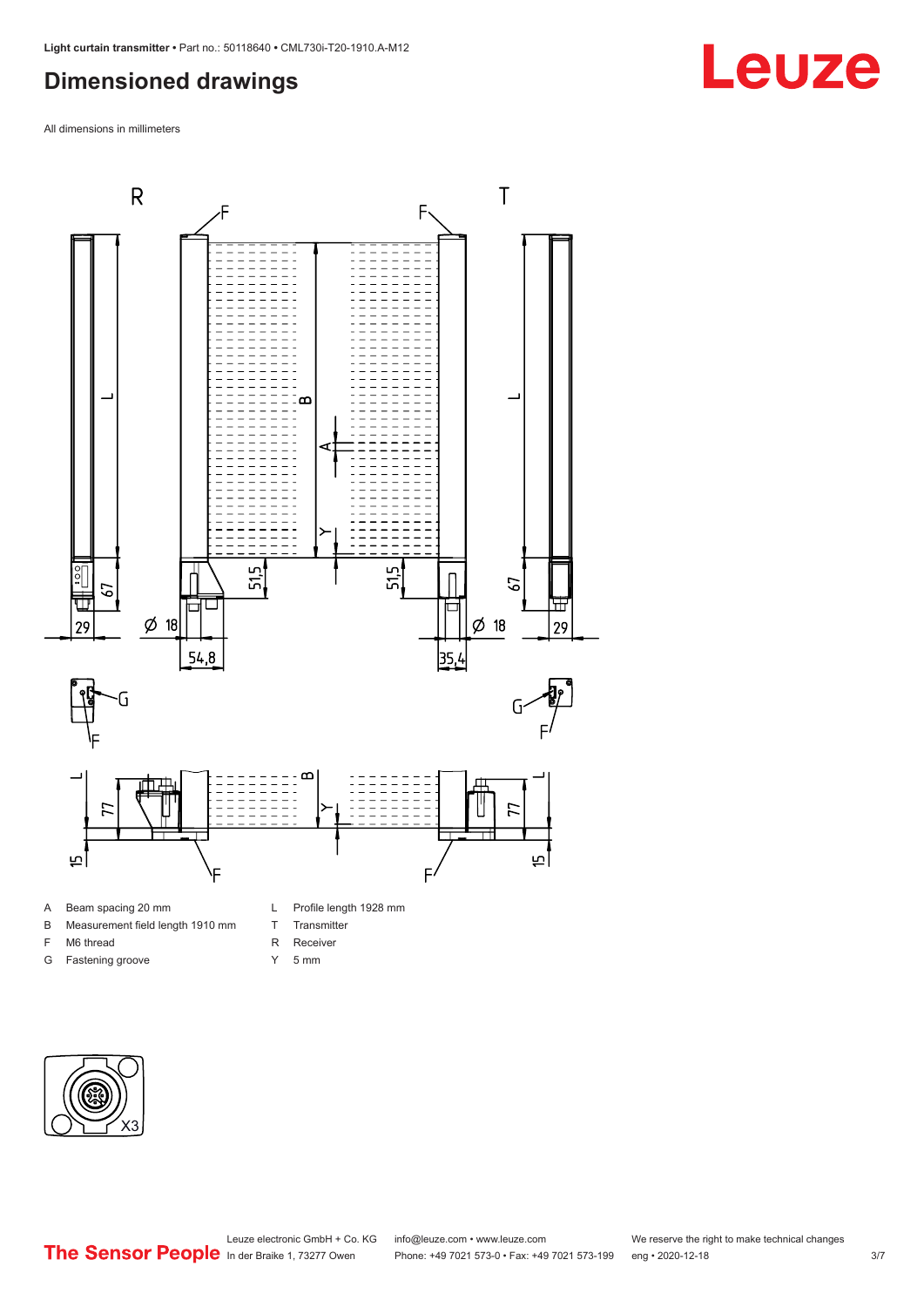## <span id="page-3-0"></span>**Electrical connection**

#### **Connection 1**

| <b>Function</b>    | Connection to receiver |
|--------------------|------------------------|
| Type of connection | Connector              |
| <b>Thread size</b> | M12                    |
| <b>Type</b>        | Male                   |
| <b>Material</b>    | Metal                  |
| No. of pins        | $5$ -pin               |
| Encoding           | A-coded                |

#### **Pin Pin assignment 1** FE/SHIELD **2** V+ **3** GND **4** RS 485 Tx+ **5** RS 485 Tx-



Leuze

## **Operation and display**

| Display                                      | <b>Meaning</b>                                           |
|----------------------------------------------|----------------------------------------------------------|
| Green, continuous light                      | Continuous mode                                          |
| Off                                          | No communication with the receiver / waiting for trigger |
| green, flashing in sync with the measurement | Measurement frequency display                            |

### **Suitable receivers**

| Part no. | <b>Designation</b>            | <b>Article</b>         | <b>Description</b>                                                                                                       |
|----------|-------------------------------|------------------------|--------------------------------------------------------------------------------------------------------------------------|
| 50118722 | CML730i-R20-<br>1910.A/CN-M12 | Light curtain receiver | Operating range: 0.3  9.5 m<br>Interface: CANopen<br>Connection: Connector, M12, Axial, 8 -pin                           |
| 50118897 | CML730i-R20-<br>1910.A/CV-M12 | Light curtain receiver | Operating range: 0.3  9.5 m<br>Analog outputs: 2 Piece(s), Voltage, Current<br>Connection: Connector, M12, Axial, 8 -pin |
| 50123337 | CML730i-R20-<br>1910.A/D3-M12 | Light curtain receiver | Operating range: 0.3  9.5 m<br>Interface: RS 485 Modbus<br>Connection: Connector, M12, Axial, 8 -pin                     |
| 50118803 | CML730i-R20-<br>1910.A/L-M12  | Light curtain receiver | Operating range: 0.3  9.5 m<br>Interface: IO-Link<br>Connection: Connector, M12, Axial, 8 -pin                           |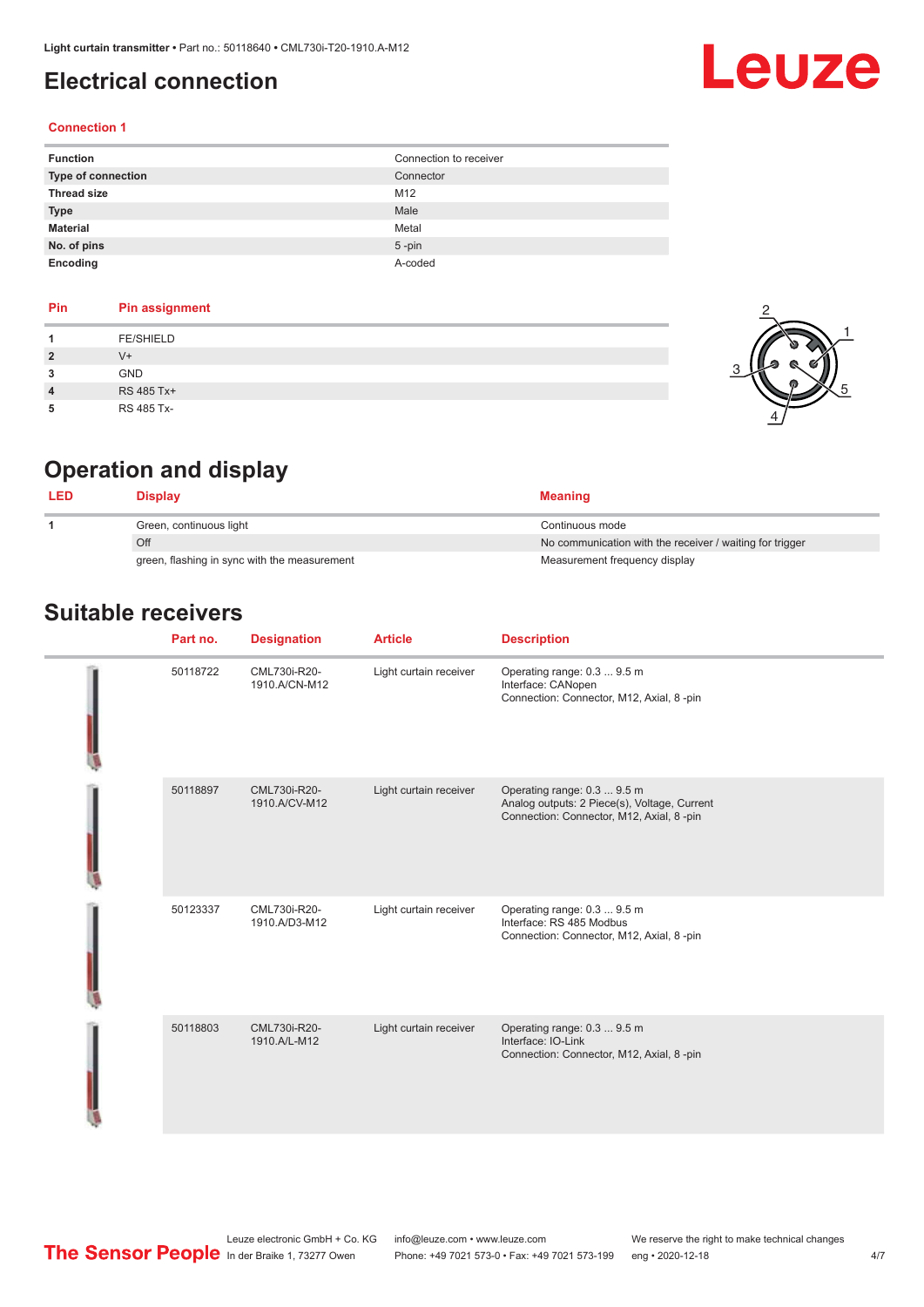#### <span id="page-4-0"></span>**Suitable receivers**

## Leuze

| Part no. | <b>Designation</b>            | <b>Article</b>         | <b>Description</b>                                                                                |
|----------|-------------------------------|------------------------|---------------------------------------------------------------------------------------------------|
| 50123186 | CML730i-R20-<br>1910.A/PB-M12 | Light curtain receiver | Operating range: 0.3  9.5 m<br>Interface: PROFIBUS DP<br>Connection: Connector, M12, Axial, 8-pin |
| 50131800 | CML730i-R20-<br>1910.A/PN-M12 | Light curtain receiver | Operating range: 0.3  9.5 m<br>Interface: PROFINET<br>Connection: Connector, M12, Axial, 8-pin    |

#### **Part number code**

Part designation: **CML7XXi-YZZ-AAAA.BCCCDDD-EEEFFF**

| <b>CML</b>  | <b>Operating principle</b><br>Measuring light curtain                                                                                     |
|-------------|-------------------------------------------------------------------------------------------------------------------------------------------|
| 7XXi        | <b>Series</b><br>720i: 720i series<br>730i: 730i series                                                                                   |
| Υ           | Device type<br>T: transmitter<br>R: receiver                                                                                              |
| <b>ZZ</b>   | Beam spacing<br>05:5 mm<br>10:10 mm<br>20:20 mm<br>40:40 mm                                                                               |
| <b>AAAA</b> | Measurement field length [mm], dependent on beam spacing                                                                                  |
| в           | Equipment<br>A: connector outlet, axial<br>R: rear connector outlet                                                                       |
| <b>CCC</b>  | Interface<br>L: IO-Link<br>/CN: CANopen<br>/PB: PROFIBUS<br>/PN: PROFINET<br>/CV: Analog current and voltage output<br>/D3: RS 485 Modbus |
| <b>DDD</b>  | <b>Special equipment</b><br>-PS: Power Setting                                                                                            |
| EEE         | <b>Electrical connection</b><br>M12: M12 connector                                                                                        |
| <b>FFF</b>  | -EX: Explosion protection                                                                                                                 |
|             |                                                                                                                                           |
|             | <b>Note</b>                                                                                                                               |
|             | $\&$ A list with all available device types can be found on the Leuze website at www.leuze.com.                                           |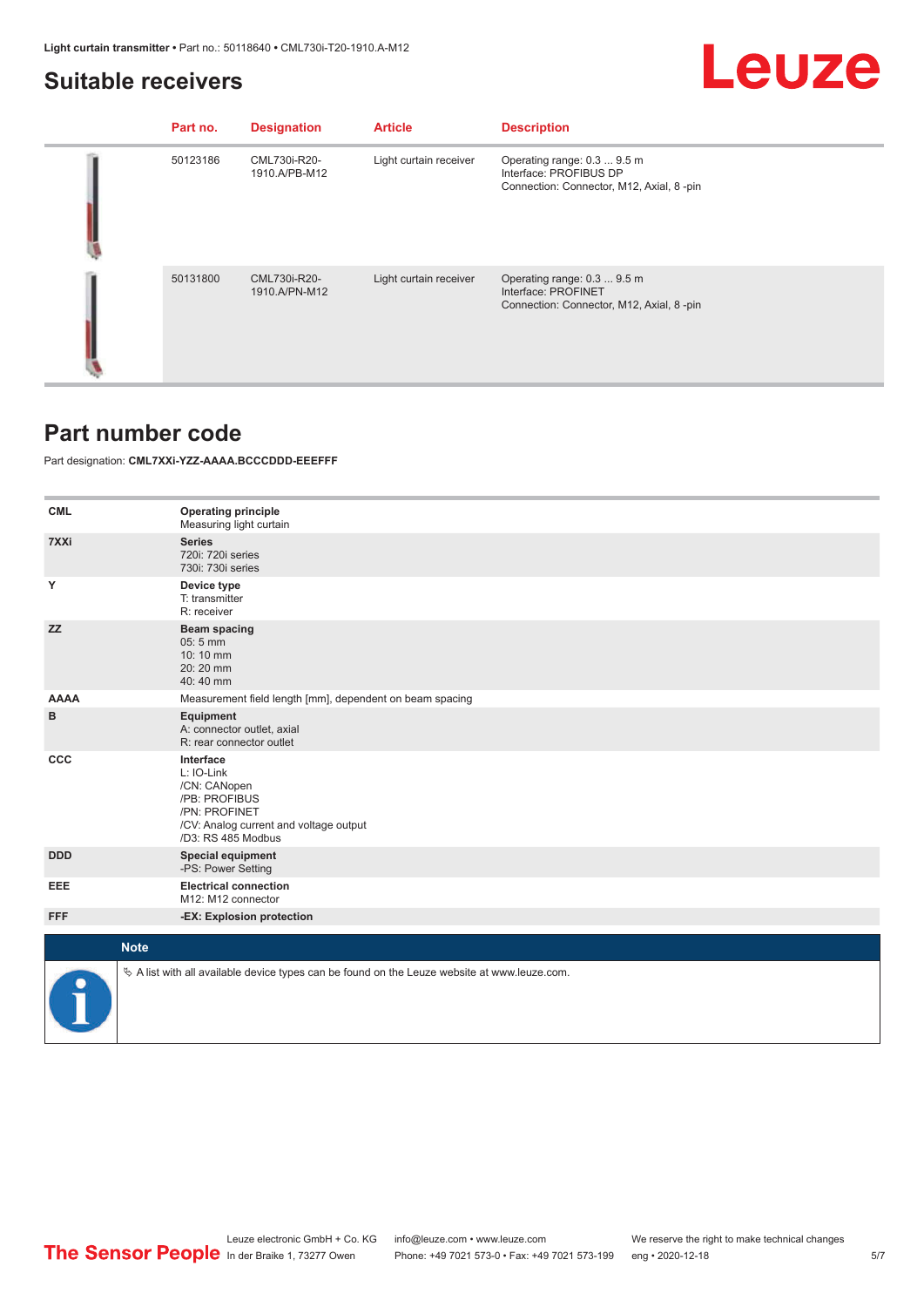### <span id="page-5-0"></span>**Notes**



#### **Observe intended use!**

 $\%$  This product is not a safety sensor and is not intended as personnel protection.

 $\%$  The product may only be put into operation by competent persons.

 $\%$  Only use the product in accordance with its intended use.

|  | <b>For UL applications:</b>                                                                                                                                                     |
|--|---------------------------------------------------------------------------------------------------------------------------------------------------------------------------------|
|  | $\%$ For UL applications, use is only permitted in Class 2 circuits in accordance with the NEC (National Electric Code).                                                        |
|  | These proximity switches shall be used with UL Listed Cable assemblies rated 30V, 0.5A min, in the field installation, or equivalent (categories: CYJV/<br>CYJV7 or PVVA/PVVA7) |

#### **Accessories**

#### Connection technology - Interconnection cables

|   |        | Part no. | <b>Designation</b>                     | <b>Article</b>        | <b>Description</b>                                                                                                                                                                                                                                    |
|---|--------|----------|----------------------------------------|-----------------------|-------------------------------------------------------------------------------------------------------------------------------------------------------------------------------------------------------------------------------------------------------|
| 國 | ⊕<br>œ | 50129781 | <b>KDS DN-M12-5A-</b><br>M12-5A-P3-050 | Interconnection cable | Suitable for interface: IO-Link, DeviceNet, CANopen<br>Connection 1: Connector, M12, Axial, Female, A-coded, 5-pin<br>Connection 2: Connector, M12, Axial, Male, A-coded, 5-pin<br>Shielded: Yes<br>Cable length: 5,000 mm<br>Sheathing material: PUR |

## Mounting technology - Mounting brackets

|               | Part no. | <b>Designation</b> | <b>Article</b>      | <b>Description</b>                                                                                                                                                                                                        |
|---------------|----------|--------------------|---------------------|---------------------------------------------------------------------------------------------------------------------------------------------------------------------------------------------------------------------------|
| <b>Altres</b> | 50142900 | BT 700M.5-2SET     | Mounting device set | Design of mounting device: Bracket mounting<br>Fastening, at system: Through-hole mounting, T slotted hole<br>Mounting bracket, at device: Screw type, Sliding block<br>Type of mounting device: Rigid<br>Material: Steel |

## Mounting technology - Swivel mounts

| Part no. | <b>Designation</b> | <b>Article</b>       | <b>Description</b>                                                                                                                                          |
|----------|--------------------|----------------------|-------------------------------------------------------------------------------------------------------------------------------------------------------------|
| 429046   | <b>BT-2R1</b>      | Mounting bracket set | Fastening, at system: Through-hole mounting<br>Mounting bracket, at device: Clampable<br>Type of mounting device: Turning, 360°<br>Material: Metal, Plastic |

Leuze